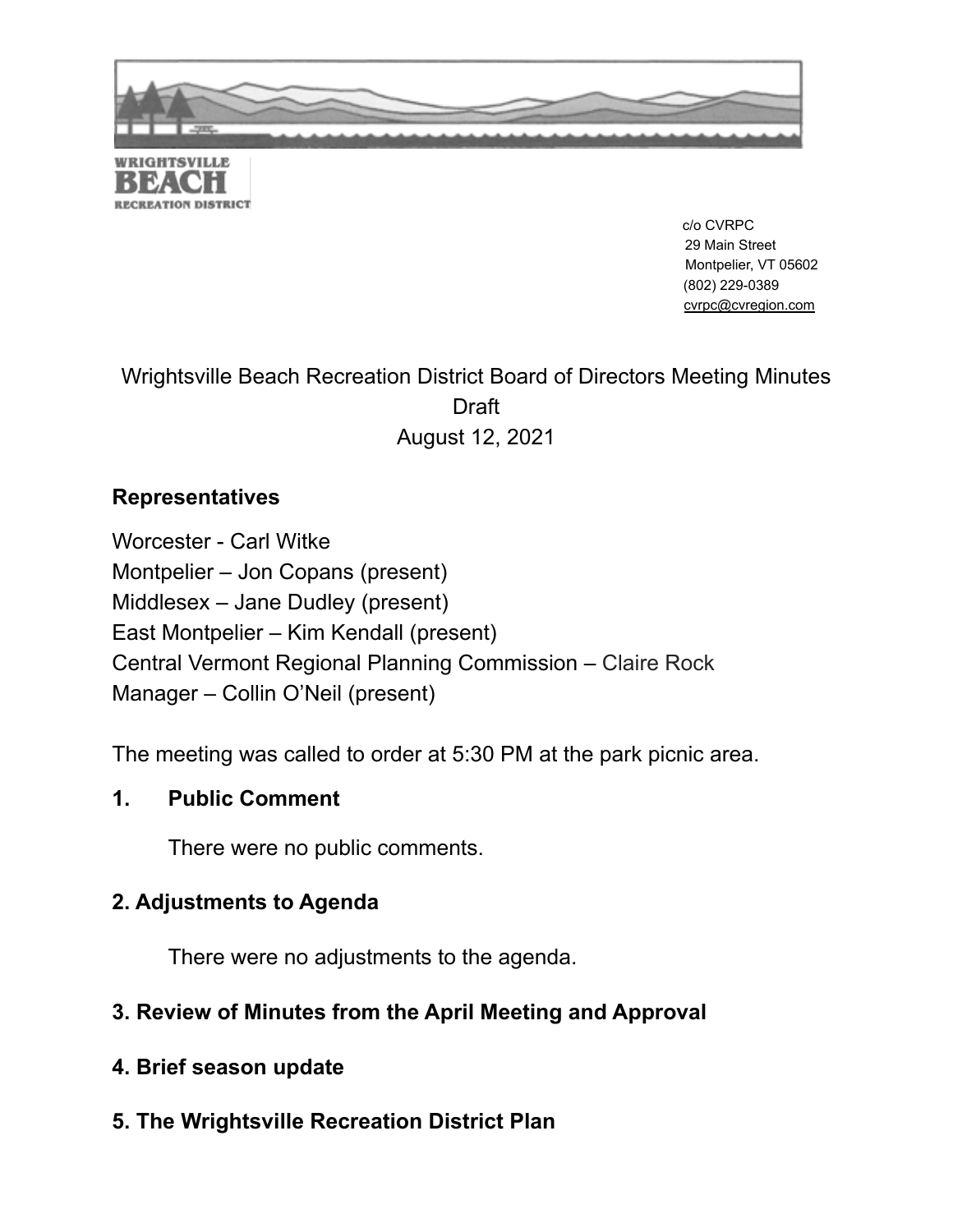The creation of a doggie beach is part of the plan and is something that the community is interested in. Collin said that the old boat launch entrance across from Culver Road could be an ideal location.

The plan also includes taking over management of the boat launch by WBRD. The Department of Corrections currently maintains the boat launch, but there is constantly trash piling up and other issues that the Department is unable to keep up with. Collin had a group of volunteers pick up trash earlier this summer. Collin also noticed that after a work day by the Department of Corrections, they had left the gate arms open accidently which is a serious safety issue. The State of Vermont may be in favor of WBRD taking over management of the boat launch. Collin feels that WBRD would do a better job. The state game warden is concerned about people swimming there as well. Signage is needed so users understand that the boat launch is for boating and fishing only. The WBRD could deal with the erecting and maintaining signage as well as providing adequate upkeep to the area.

The plan includes the opportunity to create an archery range that replaces the previous shooting range that had been part of the original developments of the Army Corps. A picnic area at the dam end of the reservoir is also considered.

Finally, the plan includes securing funding for future trail work to support the surrounding towns steward and maintain the various trail networks around Central Vermont. Collin used his crew this summer to improve the trail to the boat launch. Collin used some downtime when the weather was more gray earlier in the summer. In the future, a trails crew can also improve erosion controls so that trails can open earlier in the spring.

#### **VOREC Grant Components of WBRD Plan**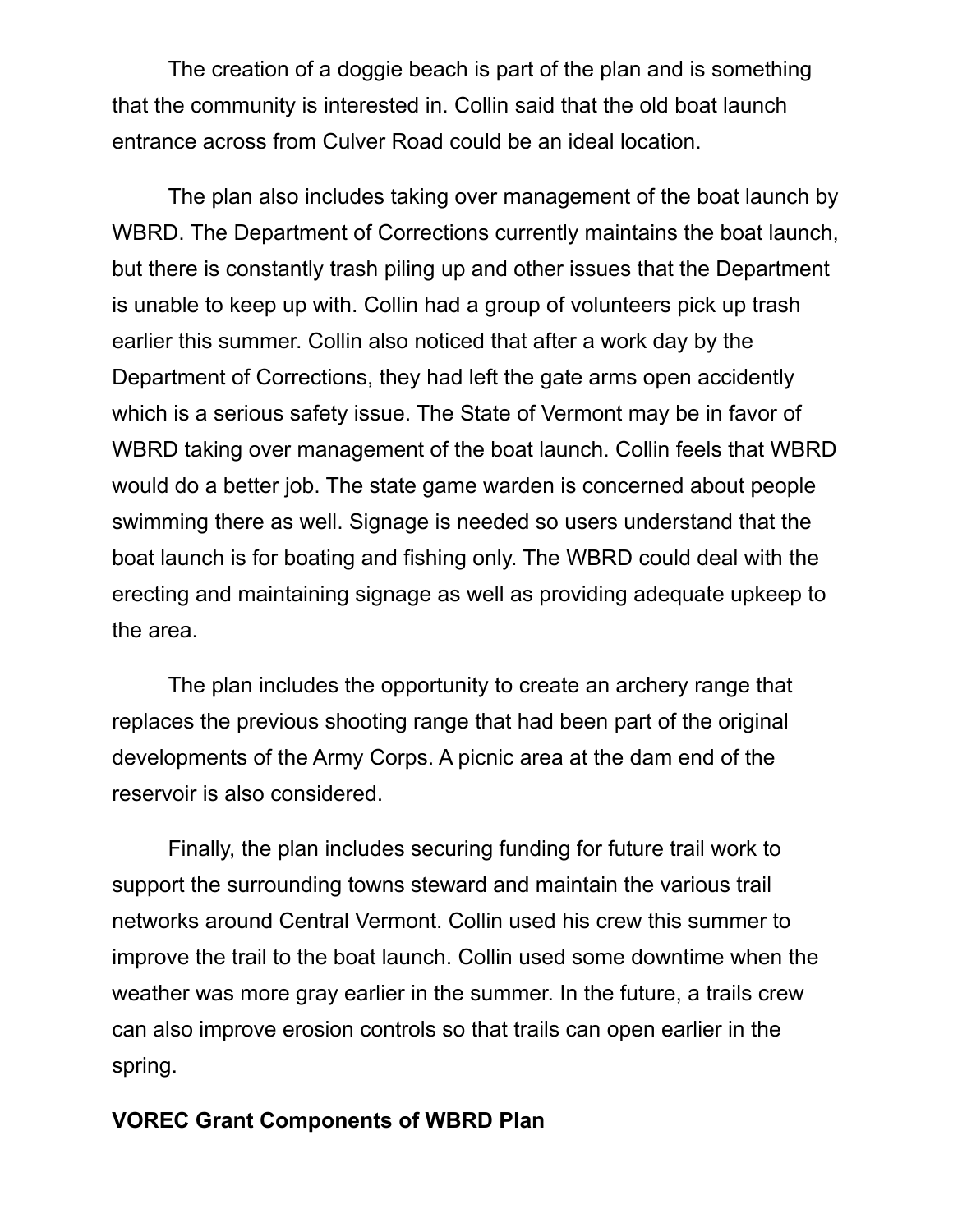The Board spent some time gaining a clear understanding of the vision in the grant that Collin has put forward. The Board discussed the five pillars in Collin's summary:

- Grow outdoor recreation-related businesses.
- Increase participation in outdoor recreation activities among all demographics.
- Strengthen the quality and extent of outdoor recreation resources.
- Increase stewardship of outdoor recreation resources and environmental quality.
- Promote and enjoy the health and wellness benefits of outdoor recreation.

Collin pointed out that introducing more people to outdoor recreation by renting equipment will lead to more people eventually purchasing their own equipment. Collin also envisions a gear hut that will include fishing equipment, bikes and snowshoes among other items. This equipment can be used in various locations within the surrounding towns.

The Board also discussed the idea of removing physical and financial barriers to getting out on the reservoir and recreating in general. Affordability for recreation opportunities has been a key element of Wrightsville's pricing strategies. Accessibles trails, picnic areas and facilities help remove physical barriers as well.

Another compelling component of the plan is parents learning how to use recreation equipment and then teaching their children.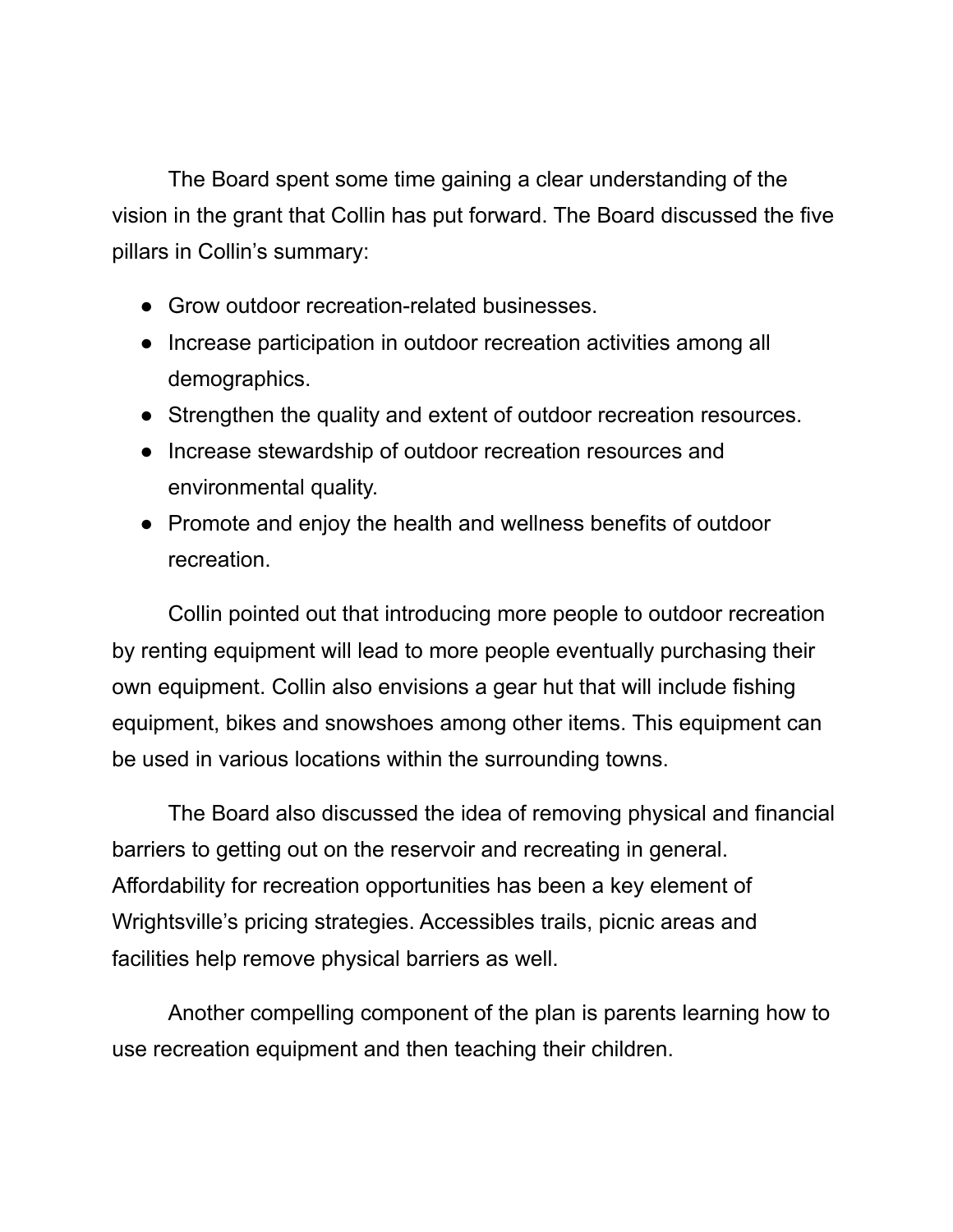Jon asked about the trailer (full of gear) envisioned. Collin said it was a movable resource to bolster events in multiple spaces in the surrounding member towns. Jon further asked about how the trailer is supported by staff particularly at other locations. Collin said that in the first few years it would be sustained by the grant.

There was a lot of discussion around how to share the vision in the grant to the member towns and gain their support for the grant. Part of the plan is also to request the member towns to increase the per capita rate from \$1.50 to \$3.

The board also discussed the need at the beach for a full-time manager. Collin is a highly skilled manager with experience running this park. In the future, the park will need a full-time manager. We need our member towns to support this need so that the park will remain sustainable in the future.

Collin made the point that sustainability is built into the plan in the grant. For example, by 2024 an assistant manager will provide extra support.

The Board agreed to allow Collin to submit a letter of intent for the VOREC opportunity. The letter is due at the end of August. And board members are planning to talk to their towns about the grant.

Jon will set up a google doc, so that we can begin to craft a summary with bullet points to communicate with our towns.